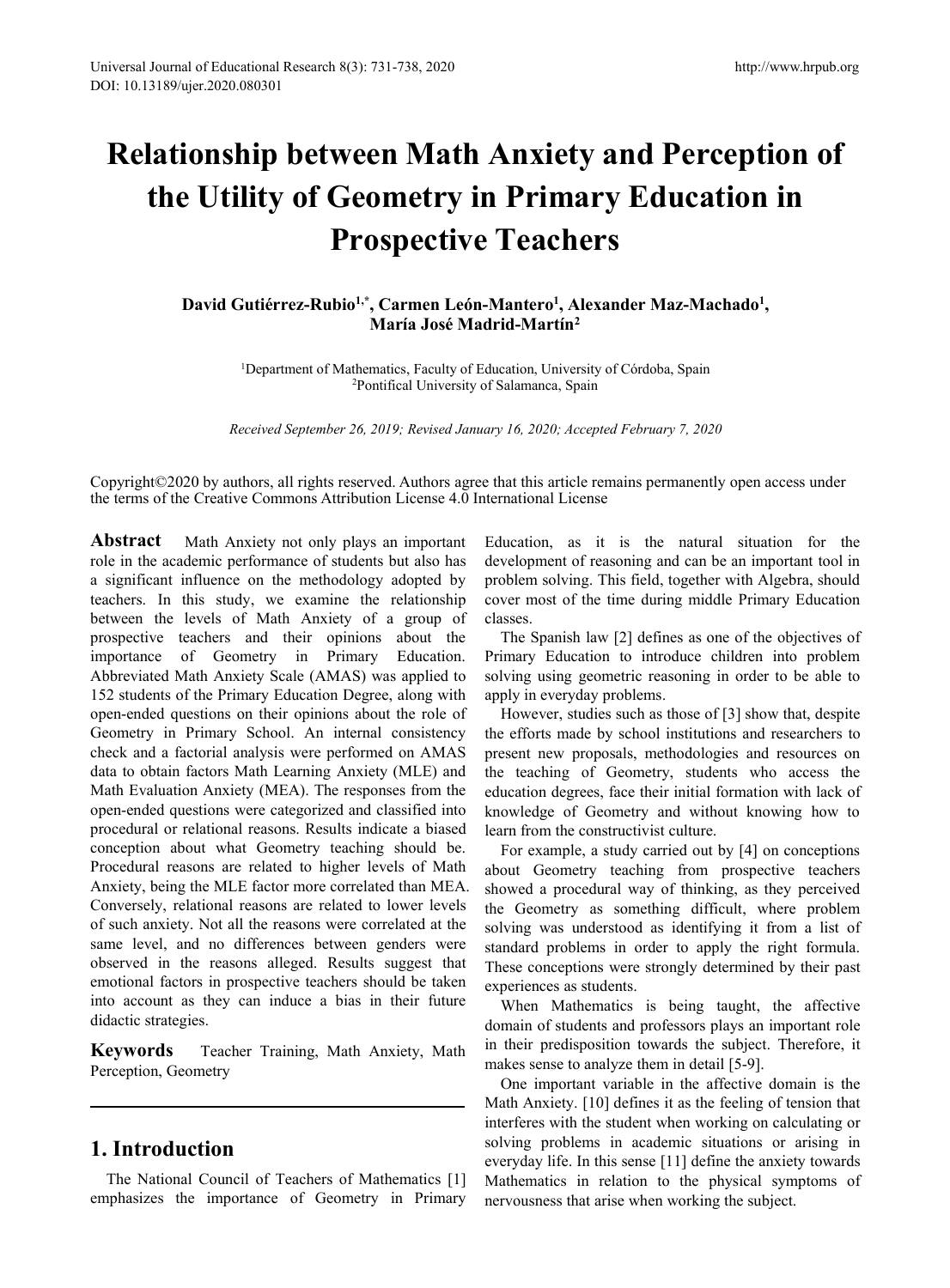Anxiety towards Mathematics has been widely analysed in students. PISA 2012 report [12] points out that anxiety in high school students influences performance in Mathematics class adversely, as the student diverts part of his attention to worrying about having to solve mathematical problems. More specifically, Math Anxiety can be more correlated with achievements in math problems involving relations than ones involving only numbers or measures [13].

Works such as that of [14] showed that attitudes towards Mathematics in primary and secondary students are those that determine the degree of anxiety towards the subject and, therefore, when better attitudes are showed, lower levels of anxiety are shown. [15, 16] studied the effect that Mathematical Anxiety has on performance and self-concept in Mathematics. [17] show significant differences in anxiety between men and women, with women being the most anxious when faced with mathematical tasks.

The effect of mathematical anxiety on teachers has also been studied. Thus, for example, according to a study conducted in primary schools in the U.S., Mathematical Anxiety of female teachers affects the perception of female students, not so to male students [18].

In a similar study by [19], although no evidence was found that the anxiety of teachers has an impact in the anxiety of students, it was obtained evidence that teachers with higher levels of Mathematical Anxiety tended to use a more traditional methodology with a more procedural approach, greater use of lectures, less use of games, or less focus on problem solving. This relationship between higher levels of anxiety and a procedural approach to Mathematics was also investigated in students by authors such as [20, 21].

# **2. Materials and Methods**

The objective of this study is to analyze, identify and categorize the perceptions of the future teachers on the importance of teaching Geometry in Primary Education, and to relate it to the levels of Mathematical Anxiety they present.

An exploratory study was proposed. We passed an anonymous survey at the beginning of the course to 152 students of the third year of the Primary Education Degree of the University of Córdoba, Spain. The data was collected right at the start of a subject about teaching Geometry. These students were previously instructed in a general mathematics subject in the first year, which included basic aspects of plane and spatial Geometry. In the second year they were taught a more specific subject in didactics of numbers and measure, so they had some knowledge about teaching aspects of Mathematics. The age of 95% participants were in the range of 20-25 years, with the remaining 5% were between 26 and 50 years. The percentage of male/female participants was 26,5% and 73,5% respectively.

The survey consisted, together with basic demographic questions (gender, age) and an open question: "In four or five lines explain why it is important to study Geometry in Primary Education" along with the abbreviated mathematical anxiety test AMAS [22]. Such test consists of 9 questions about situations related to mathematics which could potentially cause anxiety and a Likert scale where the participants describe their degree of anxiety in such situation. The two factors that can be extracted, Math Learning Anxiety (MLA) and Math Evaluation Anxiety (MEA) were considered [22].

Subsequently, software ATLAS.TI was used to encode the answers obtained in the open question. The codes obtained were classified in families and the relationship between them was studied, as the levels of Math Anxiety of participants, using the software SPSS version 21 to perform the quantitative analysis.

# **3. Results**

#### **3.1. Justifications ofGeometry in Primary Education**

From the answers obtained from the open questions, and using content analysis, 8 labels were defined, which were grouped into 2 categories, that is, those which allude to procedural reasons and those that allude to relational ones, plus the label "I think it is not important" that would not fit into any category. In this sense, we used the definitions given by [23], that is, the procedural reasons refer to the student being able to perform a determined procedure, and relational ones refer to the development of skills that Geometry can bring to them. Table 1 shows labels used together with their description, and frequency of occurrence.

**Table 1.** Categories of responses with frequency of occurrence

|                                  | Procedural reasons                                                       |            |  |
|----------------------------------|--------------------------------------------------------------------------|------------|--|
| Label                            | Description                                                              | Occurrence |  |
| Geometrical<br>figures           | It is important that children know<br>how to identify geometric figures. | 40,13%     |  |
| Magnitudes                       | It is important that children know                                       |            |  |
|                                  | how to calculate magnitudes                                              | 19,08%     |  |
|                                  | (lengths, areas and volumes)                                             |            |  |
|                                  | Relational reasons                                                       |            |  |
| Label                            | Description                                                              | Occurrence |  |
| Development of<br>spatial vision | Geometry helps to develop spatial<br>vision                              | 32,24%     |  |
| Relationship with<br>the world   | Geometry is everywhere in our<br>world                                   | 28,95%     |  |
| Solving everyday<br>problems     | Geometry helps children to solve<br>everyday problems.                   | 28,29%     |  |
| Improving the<br>way of thinking | Geometry improves children<br>capacity of reasoning                      | 11,84%     |  |
| Future studies                   | Geometry is important for future<br>studies                              | 11,18%     |  |
|                                  | Other reasons                                                            |            |  |
| Label                            | Description                                                              | Occurrence |  |
| Not important                    | Geometry is unimportant in<br>children education.                        | 1,32%      |  |
|                                  |                                                                          |            |  |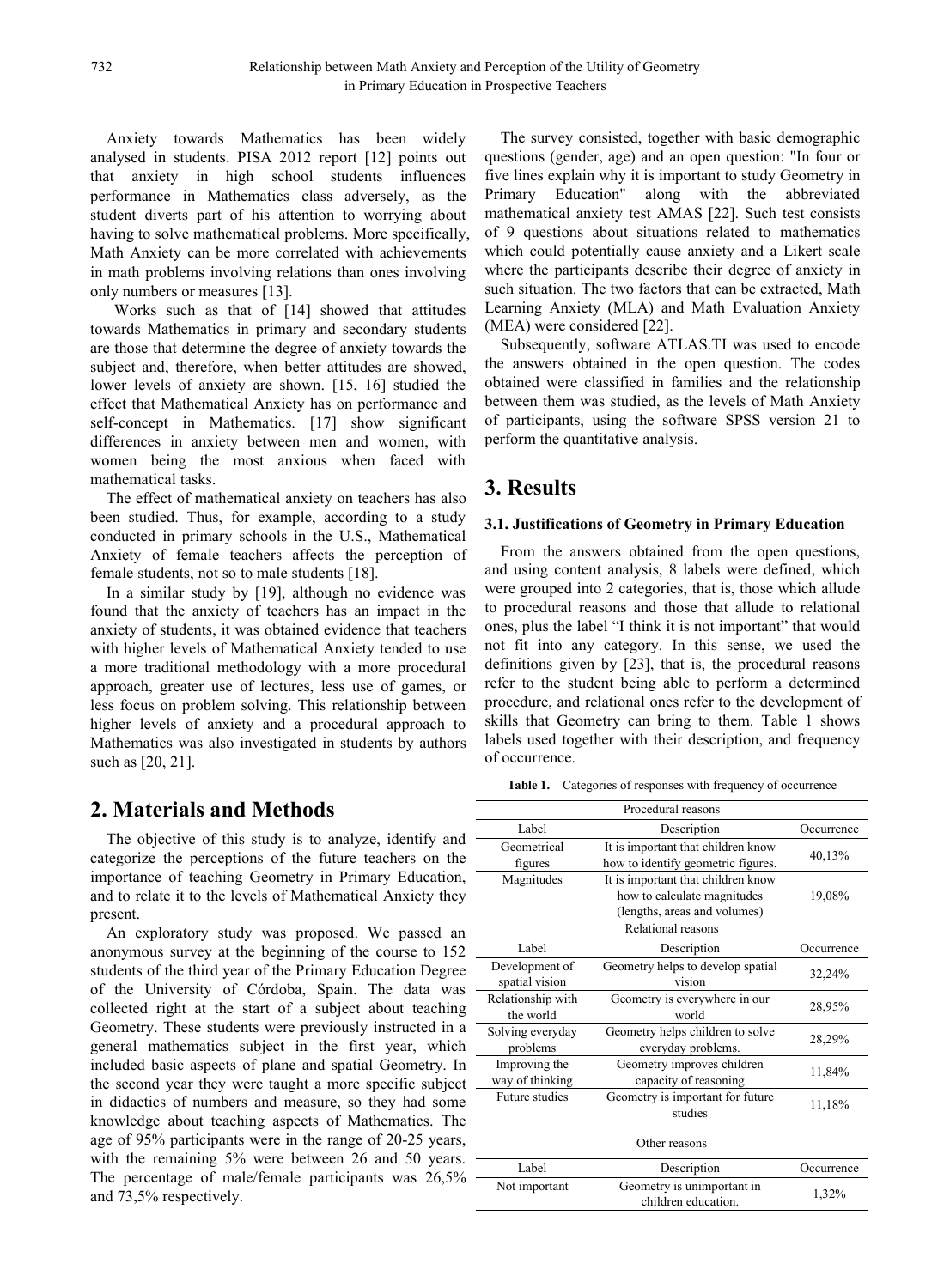As it can be seen, the most used reason to justify Geometry in Primary Education is that children should know how to identify the different geometric figures. The second most widely used justification was "spatial vision development". Of the sample, 1.3% of the students said that Geometry was not important for students.

The NCTM, in its Principles and Standards [1] stablishes that Geometry should capacitate students to 1) analyse geometric figures 2) develop math reasonings about geometric relations, 3) locate and describe spatial relations, 4) apply transformations to analyse math situations, and 5) use visualization, reasoning, and geometric modelling to solve problems. If we compare these directives with the ones given by the study, we appreciate that the point 1) is only partially covered, as the participants focused on the identification of geometric figures, rather than analysing them. The point 3) refers to the "Spatial vision" label, and the points 2) and 5) can be

covered by the labels "Improving the way of thinking" and "Solving everyday problems". No participants used reasons related to geometric transformations (point 4).

We also see that the most frequent reasons were those of visual character (figures, spatial vision and relationship with the world) whereas the labels "Improved the way of thinking" and "Solving everyday problems" were less frequents. This is an indicative that the participants gave more weight to the visual aspects of Geometry than the reasoning and logic ones.

Figure 1 shows the occurrences of tags by sex. In order to determine whether the differences observed in terms of sex were statistically significant, Fisher's Exact Test was carried out for each label, obtaining no significant results in any case. In other words, there is no statistical evidence of differences in both genders in terms of adduced reasons for the importance of teaching Geometry in Primary Education.



**Figure 1.** Reasons given about the importance of teaching Geometry in Primary Education, by gender.

#### **3.2. Math Anxiety**

Concerning the level of Math Anxiety observed, an average of 26.74 was obtained in the testscale, over a theoretical maximum value of 45,which is slightly higher than the values of the population studied in [22]. Separating by genders an average score of 28.44 was obtained in women and 22.03 in men, a difference that matches multiple experiments performed earlier (for example, see [24]). The sample gives a Cronbach's Alpha of 0.853, representative of a good internal consistency.

The two factors obtained in the validation were considered [22], Anxiety related to the Learning of Mathematics (MLA) and Anxiety related to the Evaluation of Mathematics (MEA), with the basic descriptive statistics separated by gender in Table 2.

**Table 2.** Mean and Standard Deviation of MLA and MEA, by gender

| MLA                       |      | Male Female | <b>MEA</b>                | Male  | Female |
|---------------------------|------|-------------|---------------------------|-------|--------|
| Mean                      | 7.59 | 9.11        | Mean                      | 12.39 | 16.08  |
| <b>Standard Deviation</b> | 2.22 | 2.96        | <b>Standard Deviation</b> | 3.53  | 3.61   |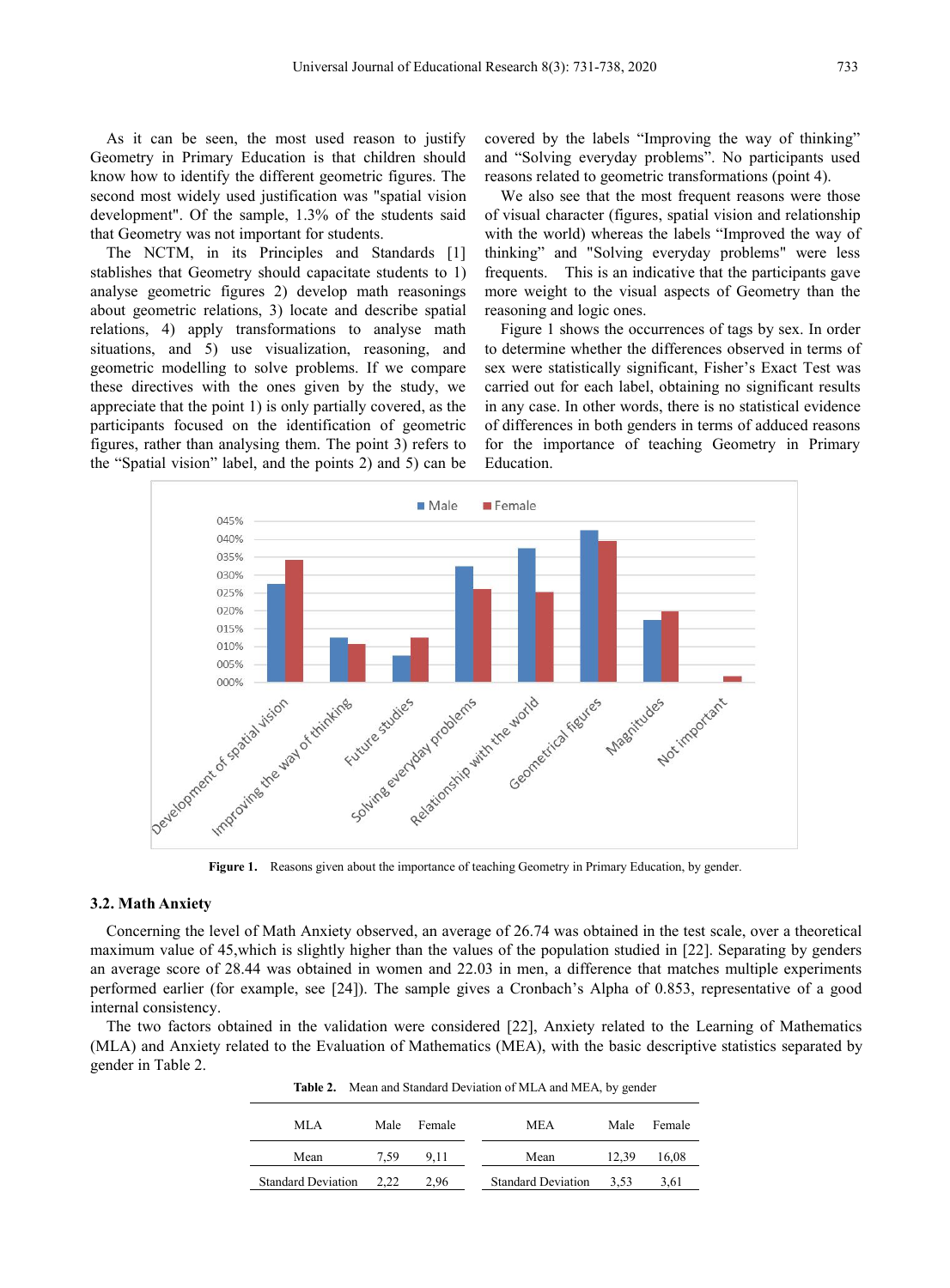The differences between men and women of both variables are statistically significant in position (median test) which is consistent with multiple studies like [17] or example. MLA also presents significant differences between genders in terms of dispersion, with a p-value of 0.003 in the Levene's Test, which means that female students tend to show more extreme values of anxiety about their mean than male do.

In both genders, Shapiro-Wilk Test rejected the normal distribution of anxieties, so that for the purposes of hypothesis testing, non-parametric tests were used.



**Figure 2.** Distribution of men vs. distribution of women by MLA quartiles.

In Figure 2 the distribution of genders is represented, grouped by MLA quartiles of the whole sample. It is observed that in the first quartile the distribution of sexes is balanced, that is, the percentage of male students who have a level of mathematical learning anxiety in the first quartile is the same as thatof female students. On the other hand, in the second quartile there is a clear majority of men, and in the third and last quartile there is a majority of women. The distribution of frequencies in the case of male students reaches their maximum in the second quartile, whereas in female students the opposite occurs. This may be indicative that women tend to be more willing to recognize anxiety than men [25], as women who should be in the second quartile would be self-classified in the third or fourth against men who would remain in the second or even be self-classified in the first, as they should be more reluctant to admit anxiety in general [26].

This effect does not appear in the distribution of genders grouped by MEA quartiles, shown in Figure 3, where the increasing or decreasing tendency respectively for female and male students is almost linear.



**Figure 3.** Distribution of men vs. distribution of women per quartile of MEA.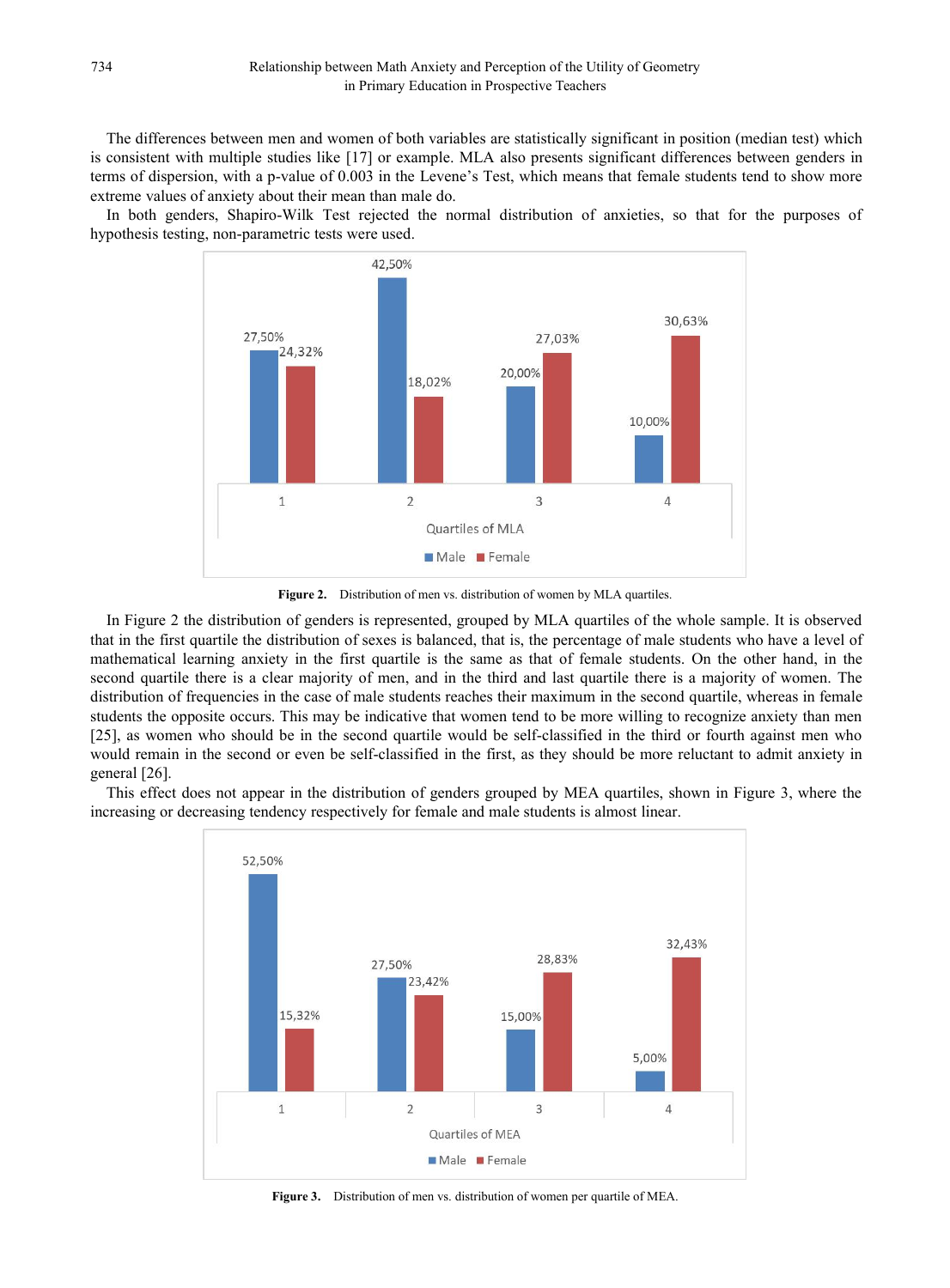On the other hand, it was studied whether the fact that the students gave some procedural or relational reason determined significant differences in their Math Anxiety. In Table 3, average levels of anxiety are shown according to whether in the answer to the questionnaire the pupil gave at least a reason of relational character or some procedural character. It is observed that those who gave at least one reason of relational character presented less average anxiety than the rest, while those who gave at least one of procedural character presented more average anxiety than those who did not, which may be an evidence that students who only consider the procedural aspects of Geometry tend to have more Math Anxiety.

Table 3. Average values of anxiety according to whether the pupil gave any reason of relational or procedural character

|                                  |      | Math Learning<br>Anxiety | Math Evaluation<br>Anxiety |       |  |  |
|----------------------------------|------|--------------------------|----------------------------|-------|--|--|
|                                  | NO   | YES                      | NO                         | YES   |  |  |
| A relational reason was<br>given | 9,13 | 8.47                     | 15,76                      | 15,00 |  |  |
| A procedural reason<br>was given | 8.21 | 8.98                     | 14.59                      | 15,70 |  |  |
|                                  |      |                          |                            |       |  |  |

**Table 4.** p-values of Median and Mann-Whitney test to compare Math Anxiety levels if a relational or a procedural reason was given.

|              | MLA    |              |        | MEA          | size could le |  |
|--------------|--------|--------------|--------|--------------|---------------|--|
|              | Median |              | Median |              | In Figure     |  |
|              | test   | Mann-Whitney | test   | Mann-Whitney | students wh   |  |
| A relational |        |              |        |              | reason and    |  |
| reason was   |        |              |        |              | Mathematic    |  |
| given        | 0,120  | 0,160        | 0,798  | 0,392        |               |  |
| A            |        |              |        |              | Evaluation    |  |
| procedural   |        |              |        |              | increase, the |  |
| reason was   |        |              |        |              | to justify G  |  |
| given        | 0,056  | 0.091        | 0,361  | 0,098        | differences   |  |

To check whether these differences are statistically significant, the median and Mann-Whitney U Tests were carried out, obtaining the results shown in Table 4. It is observed that students who gave at least one procedural reason showed significant differences at a level 0.056 in the median of the Learning Anxiety of Mathematics. It is also observed that in general the p-values for MLA are smaller than for MEA, which can suggest that the MLA is a more related factor that MEA with the relational or procedural vision of the students. Also, low p-values may

indicate that increasing the sample size should give statistically significant differences.

In Table 5 the average levels of Math Learning Anxiety and Math Evaluation anxiety are separated according to the reasons the students used to justify the importance of studying Geometry in Primary Education.

Math Evaluation comfortable using a procedural approach to the subject Anxiety [20, 21]. It should be noted that, in a purely descriptive approach to the Table 5, claiming relational reasons for the teaching of Geometry is related to a decrease in average anxiety in learning, whereas alleging procedural reasons gets the opposite effect. This may be an indicator that a more procedural view of Geometry (and perhaps other branches of Mathematics) may be related to higher levels of anxiety related to learning Mathematics in students, which is consistent with previous studies that conclude that students with more mathematical anxiety feel more

NO YES NO YES By applying the median equality test, significant 9,13 8,47 15,76 15,00 differences were obtained in Mathematics Learning 8,21 8,98 14,59 15,70 with opposite effects over the MLA and MEA. Although Anxiety for "Thinking" and " Magnitudes" items, both the effects of the "Magnitudes" item over the MEA is not statistically significant, the median test gives a p-value of 0.161, which should indicate that increasing the sample size could lead to reject the null hypothesis.

test Mann-Whitney students who argued that Geometry favours their ability to given  $0.056$   $0.091$   $0.361$   $0.098$  differences in the Q3 and Q4 quartiles are not statistically In Figure 4 we can appreciate the percentage of reason and think, grouped by quartiles of Anxiety in Mathematical Learning (MLA) and Anxiety in the Evaluation of Mathematics (MEA). As anxiety levels increase, the percentage of students who used that reason to justify Geometry in Primary Education decreases. The significant. The chi-square test of homogeneity gave p-values of 0.032 and 0.016 respectively, so we can state that mathematical anxiety effectively (in its two forms) is related, at a statistical level, with the perception that students have about the usefulness of Geometry in the ability to reason and think of the student (no frequency with expected value less than 5, so the tests are valid). The same study was replicated differentiating by genders and no statistically significant differences were found between male and female students, using the chi-squared test.

**Table 5.** Average levels of Math Anxiety by reasons alleged. With asterisk, statistically significant differences at  $p=0.05$ .

| Type               | Labels                                        | Math Learn Anxiety |       |          | <b>Math Evaluation Anxiety</b> |            |          |
|--------------------|-----------------------------------------------|--------------------|-------|----------|--------------------------------|------------|----------|
|                    |                                               | NO                 | YES   | DIFF.    | NO.                            | <b>YES</b> | DIFF.    |
|                    | Geometrical figures                           | 8,68               | 8,73  | 0.05     | 14,95                          | 15,31      | 0,36     |
| Procedural reasons | Magnitudes                                    | 8,49               | 9,57  | $1,07*$  | 14,86                          | 16,08      | 1,22     |
|                    | Development of spatial vision                 | 8,79               | 8,56  | $-0,22$  | 15,04                          | 15,26      | 0,23     |
|                    | Relationship with the world                   | 8,78               | 8,55  | $-0,23$  | 15,23                          | 14,80      | $-0,43$  |
| Relational reasons | Solving everyday problems                     | 8,78               | 8,54  | $-0.25$  | 15,27                          | 14,69      | $-0,58$  |
|                    | Improving the way of thinking                 | 8,92               | 7,09  | $-1,83*$ | 15,40                          | 12,85      | $-2,55*$ |
|                    | Future studies                                | 8,78               | 8,17  | $-0,61$  | 15,18                          | 14,53      | $-0,65$  |
| Other reasons      | Geometry is unimportant in children education | 8,68               | 11,21 | 2,52     | 15,10                          | 15,39      | 0.28     |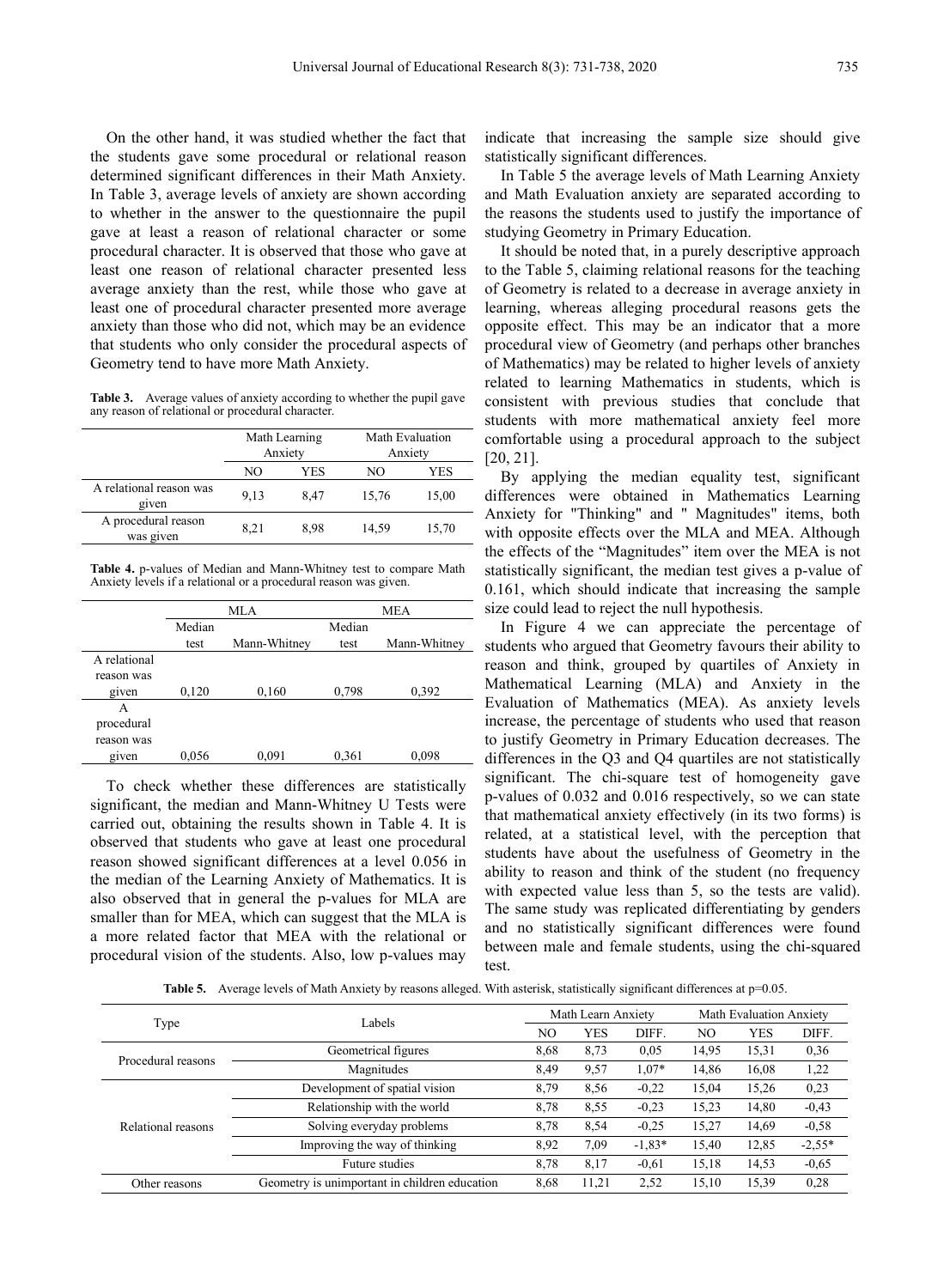

**Figure 4.** Distribution of students who alleged "Improving the way of thinking" as a reason to teach Geometry in Primary Education, grouped by quartiles of MLA and MEA.

Regarding the students who justified the importance of Geometry in Primary Education in relation to knowing the geometric figures (the item that was most observed), in Figure 5 it is observed that it does not relate to the levels of anxiety. That is, a participant of any quartile of both MLE and MEA tends to value in equal proportion the knowledge of the geometric figures as a reason for the teaching of Geometry in Primary Education.The chi-squared test of homogeneity gives a p-value of 0.537 (no frequency with expected value less than 5, so the test is valid), without statistically significant evidence so that the opposite occurs. This leads to think that, although procedural and relational reasons seem to have opposite signs in their correlation with Math Anxiety, the strength of this correlation is not equal for all reasons.



Figure 5. Distribution of students who alleged "Geometric figures" as a reason to teach Geometry in Primary Educations, grouped by quartiles of MLA and MEA.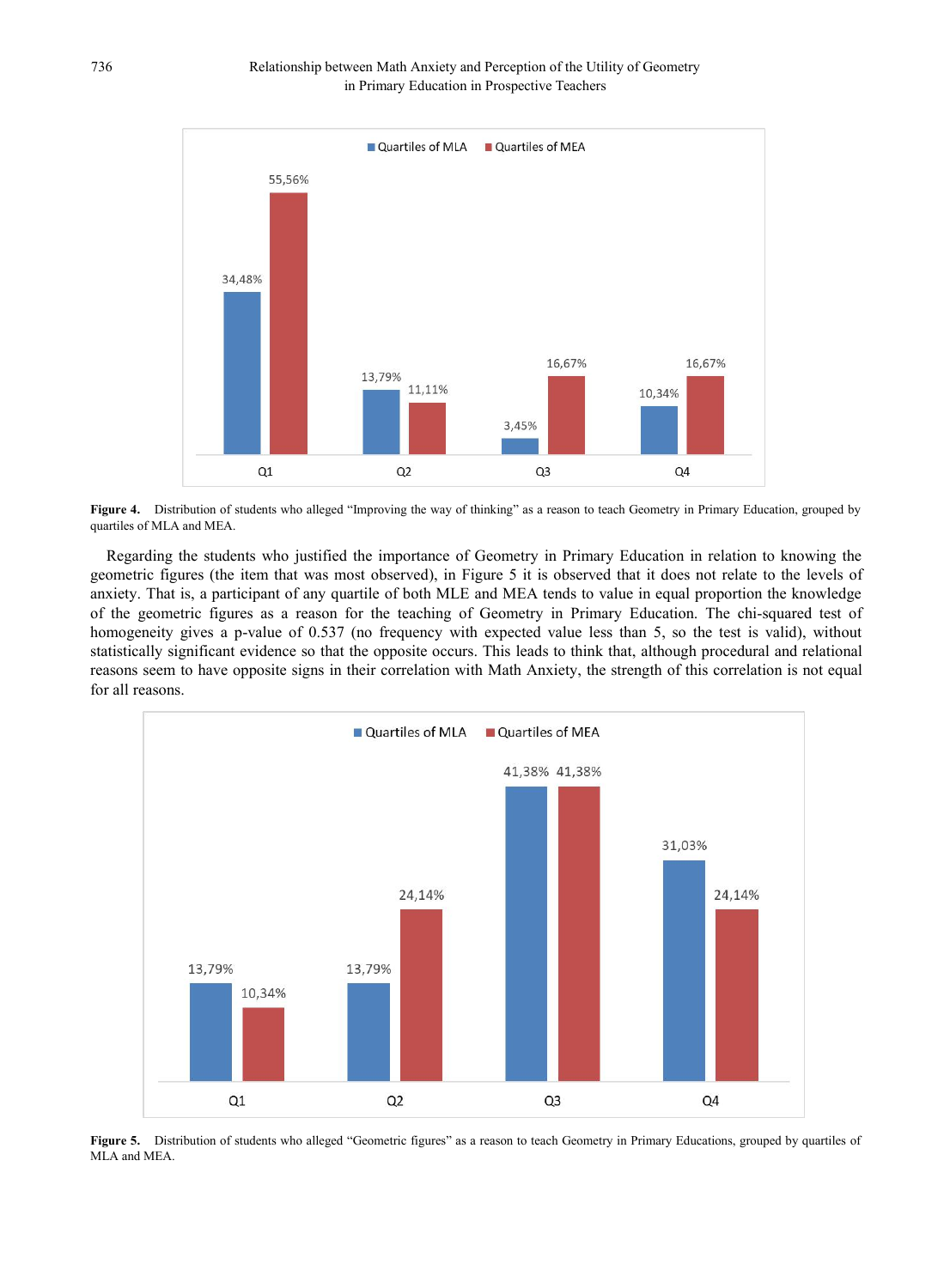### **4. Conclusions**

According to the results, prospective teachers studied used mostly reasons of visual character to justify Geometry teaching in Primary Education, as they identify [5] Geometry with figures and spatial vision. In spite of transformations being one of the main concepts in teaching Geometry according to the NCTM, no participants referred to it, which denotes a clearly biased vision of Geometry.

Evidence has shown that a procedural approach to justify Geometry in Primary Education is related to higher levels of mathematical anxiety, specially the MLA factor, although not all the reasons had the same level of correlation.

Those students who stated that Geometry should be taught in Primary Education because it improves the [8] ability to think and reason showed statistically significant evidence of lower levels of anxiety, both in learning and in evaluation of Math. Also, although the levels of anxiety  $\begin{bmatrix} 9 \end{bmatrix}$ have obvious differences between genres, there are no significative differences in the allegiance of reasons of relational or procedural nature to justify the teaching of Geometry in Primary Education.

This leads to consider that emotional factors in future teachers should be considered as they can influence in their didactic strategies. A teacher who deeply thinks that Geometry is important only because students must know how to calculate distances or areas will tend to adopt a more procedural, non-relational approach to his classes, no matter what strategies has been taught on the [12] OECD (2012). University. Thus, a teacher training program should consider not only math skills and familiarity with didactic strategies, but also proper beliefs and attitudes towards Math itself.

Some variables could not be controlled at the time of data collection, like the academic trajectory of each participant, the style of teaching given, or even personal experiences with the matter, which should be considered in future expansions of this study.

# **REFERENCES**

- [1] NCTM. (2000). Principles and standards for school mathematics (Vol. 1). National Council of Teachers of Mathematics.
- [2] Ministerio de Educación y Ciencia. Real Decreto 126/2014, de 28 de febrero, por el que se establece el currículo básico de la Educación Primaria. (2014).
- [3] Barrantes, M., & Blanco, L. J. (2004). Recuerdos, expectativas y concepciones de los estudiantes para maestro sobre la geometría escolar.Enseñanza de las ciencias: revista de investigación y experiencias didácticas, 22(2), 241–250.
- [4] Barrantes, M., & Blanco, L. J. (2006). A Study of

Prospective Primary Teachers' Conceptions of Teaching And Learning School Geometry. Journal of Mathematics<br>Teacher Education. 9(5). 411-436. Education,  $9(5)$ , https://doi.org/10.1007/s10857-006-9016-6

- [5] Casas-Rosal, J. C., Villarraga Rico, M., Maz-Machado, A., Castro Carvajal, D., & León-Mantero, C. (2019). Profesores en formación de la Universidad del Tolima: un análisis de sus actitudes hacia la Estadística. Matemáticas, Educación y Sociedad, 2(3), 9-19.
- [6] Gil, N., Blanco, L., & Guerrero, E. (2006). El dominio afectivo en el aprendizaje matemático. International Electronic Journal of Mathematics Education, 1(1), 16–32.
- [7] Gómez-Chacón, I. M. (2002). Afecto y aprendizaje matemático: causas y consecuencias de la interacción emocional. Reflexiones sobre el pasado, presente y futuro de las Matemáticas, 197–227.
- Hart, L. E., & Walker, J. (1993). The role of affect in teaching and learning mathematics. Research ideas for the classroom: Middle grades mathematics, 22–38.
- Hill, D., & Bilgin, A. A. (2018). Pre-Service Primary Teachers' Attitudes towards Mathematics in an Australian University. Creative Education, 9(04), 597-614.
- [10] Richardson, F. C., & Suinn, R. M. (1972). The mathematics anxiety rating scale: psychometric data. Journal of counseling Psychology, 19(6), 551.
- [11] Fennema, E., & Sherman, J. A. (1976). Fennema-Sherman mathematics attitudes scales: Instruments designed to measure attitudes toward the learning of mathematics by females and males. Journal for research in Mathematics Education, 7(5), 324–326.
- PISA 2012 results in focus. Secretary-General of the OECD, Available from: http://www.oecd.org/pisa/keyfindings/pisa-2012-results-ov erview.pdf.
- [13] Timmerman, H. L., Toll, S. W. M., & Van Luit, J. E. (2017). The relation between math self-concept, test and math anxiety, achievement motivation and math achievement in 12 to 14-year- old typically developing adolescents. Psychology, Society, & Education, 9(1), 89. https://doi.org/10.25115/psye.v9i1.465
- [14] Hidalgo, S., Maroto, A., Ortega, T., & Palacios, A. (2013). Atribuciones de Afectividad hacia las Matemáticas. UNIÓN. Revista Iberoamericana de Educación Matemática, (35), 93–113.
- [15] Schillinger, F. L., Vogel, S. E., Diedrich, J., & Grabner, R. H. (2018). Math anxiety, intelligence, and performance in mathematics: Insights from the German adaptation of the Abbreviated Math Anxiety Scale (AMAS-G). Learning and Individual Differences, 61, 109–119.
- [16] Monge, I. C. D., González, J. E., & Fonseca, J. (2017). Ansiedad matemática en estudiantes universitarios de Costa Rica y su relación con el rendimiento académico y sociodemográficas. Propósitos y representaciones, 5(1), 275–324.
- [17] Pérez-Tyteca, P., Martínez, E. C., Romero, L. R., & Martínez, E. C. (2011). Ansiedad matemática, género y ramas de conocimiento en alumnos universitarios. Enseñanza de las ciencias: revista de investigación y